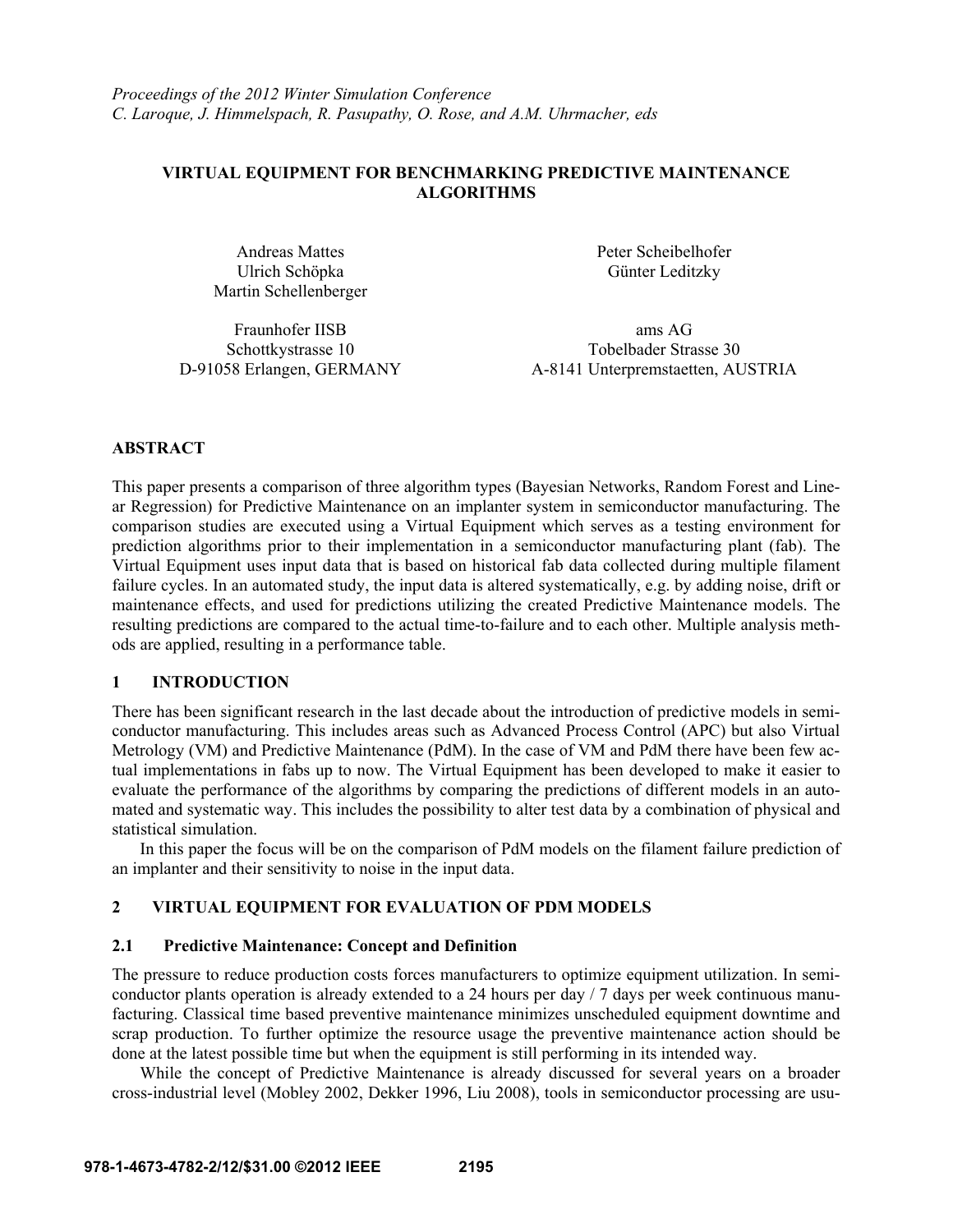ally still controlled only by methods of Statistical Process Control (SPC) and Fault Detection and Classification (FDC), but these techniques do not allow prediction of tool failures. Predictive Maintenance is usually not yet implemented in semiconductor processing due to the complexity of the used processes, but is supposed to be crucial to achieve major cost reductions to fulfill Moore's law. Therefore, the ENIAC project IMPROVE was started to find (among other topics) best practice methods for the implementation of Predictive Maintenance in European semiconductor manufacturing sites.

Typical semiconductor manufacturing tools are equipped with hundreds of sensors to control all components of the tool and to achieve stable and reproducible conditions during the processing of a wafer. In many cases interactions of the components are observed but not well understood. In addition the variance of the sensor data over a long time period including maintenance events typically do not follow a normal distribution. In the course of the IMPROVE project, several different methods and algorithms for PdM modeling have been proposed and tested (e.g. Schirru 2010, Scheibelhofer 2011, Susto 2011) utilizing a broad selection of machine learning and data mining methods.

Bayesian Networks are already widely considered as suitable for the prediction of equipment condition (e.g. see Vachtsevanos et al. 2006) while methods based on decision trees are rather new for prediction purposes. Both methods are robust with respect to the underlying statistical distributions and consider possible predictor interactions. For this reason Random Forests and Bayesian Networks with Soft Discretization have been applied to the use case of the prediction of filament breakdown in ion implantation. For reference they are compared to a simple linear regression model.

## **2.2 Description of Virtual Equipment**

The aim of the Virtual Equipment is to test control methods, e.g. for Predictive Maintenance, in regards to different analysis methods before implementing them in the fab. This is done by applying different statistical and physical simulation methods to generate test data based on historical fab data (for details on the simulation part of the Virtual Equipment, e.g. for Virtual Metrology, see Mattes et al. 2011). The test data sets are then split up into learning and test data. The algorithms use the learning data to teach a statistical model which is then used to predict the quality parameters of the test data. The predictions are finally analyzed and compared to both each other and the reference data in the original data set. This paper only uses a subset of the functionality of the Virtual Equipment which does not include physical simulation but only statistical alterations of the historical fab data to evaluate the sensitivity of the VM algorithms to noise.

The Virtual Equipment is implemented in MATLAB/Simulink. The physical/statistical simulation is done in Simulink with some MATLAB callbacks while the GUI and analysis uses MATLAB. The prediction models are considered as black boxes and interfaced via wrapper classes that mainly provide methods for updating the model (learning) and making a prediction.

# **3 DESCRIPTION OF THE USE CASE**

## **3.1 Problem Description and Motivation**

In semiconductor manufacturing ion implantation is the process step where the electrical properties of the silicon substrate are adjusted. The implanted ion species and the dopant level are responsible for the precise definition of the threshold voltage of the integrated n- and p-type transistors and are one of the most critical steps during the manufacturing process.

The implanter tool is highly complex. Its core part as depicted in Figure 1 is operated in high vacuum. It consists of an ion source where the ionization of the implant species takes place, a beam line through which the ions are accelerated and directed towards the end station chamber where the wafer in process is positioned. A more detailed description of the ion implantation process can be found in (Ryssel and Ruge 1978; Wolf 2003, chapter 12). Depending on the process requirements the ions are implanted in a wide range of dose and energies ranging over several orders of magnitude. This leads to an unequal degrada-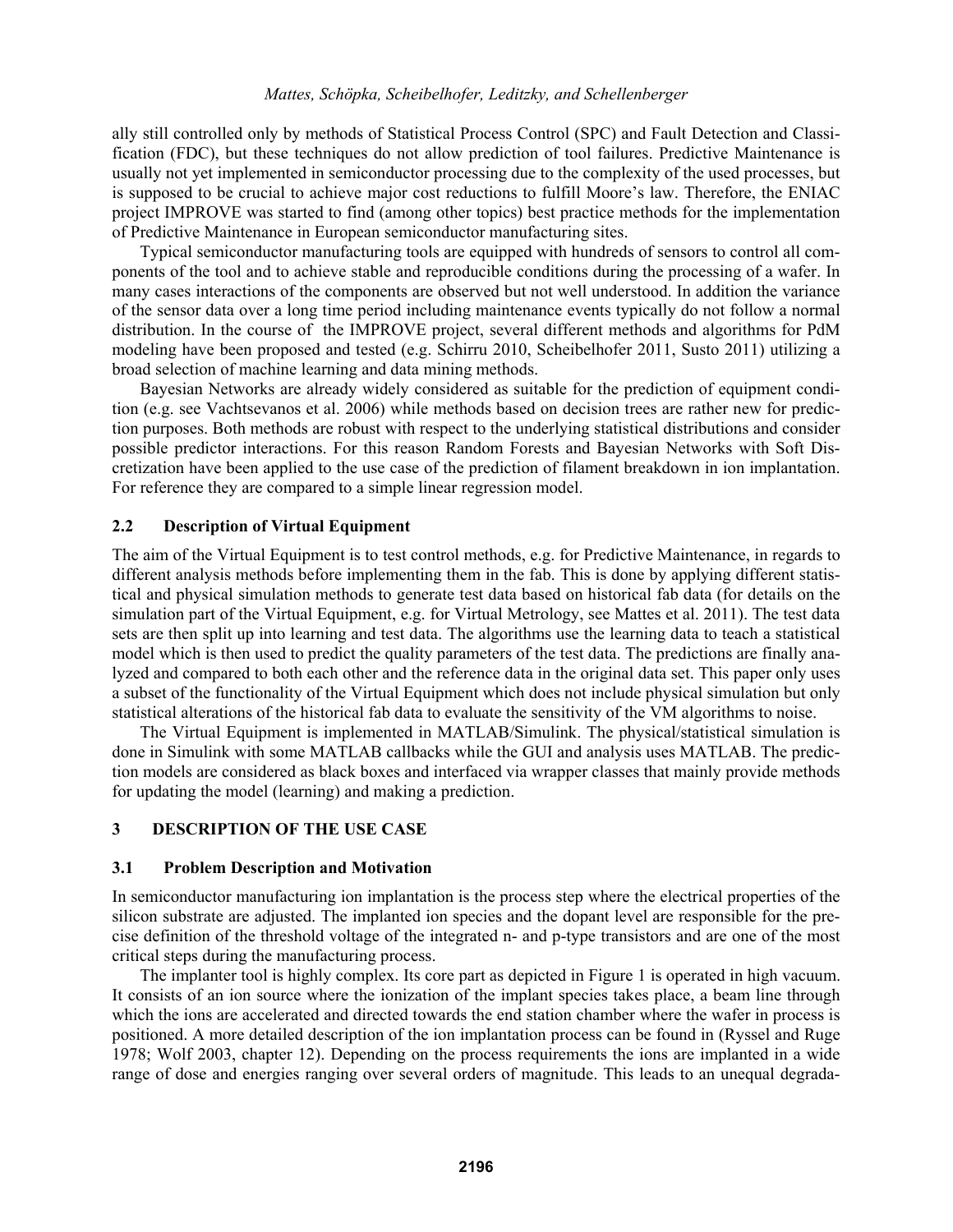tion of the tool components depending on process recipe and is a challenge for state-of-the-art preventive maintenance.

The part which requires most frequent maintenance action is the filament of the ion source  $-$  in our case a small tungsten helix which emits electrons. During operation the filament degrades until it breaks. Its lifetime is not only determined by the utilization of the tool but also by the operation condition and the selected recipes.

Motivation for this work is to optimize the usage of the filament, that is to use it as long as possible but to replace it before it breaks. Therefore we model the remaining lifetime of the filament in hours by directly using sensor values as predictors. This is seen as a regression problem with continuous response variable y where the *ith* response value y[i] represents a mapping of the filament condition to the corresponding predictor observation vector  $x[i]$ .



Figure 1: Diagram of the beam line of an medium current implanter tool.

## **3.2 Description of the Modeling Methods**

## **3.2.1 Variable Selection**

The amount of acquired data is limited by the hardware performance of the equipment interface. Hence the first step is to restrict the collected sensor data to a set of potentially influential parameters. This is done by analyzing the technical set up of the investigated component and historical failure modes. For these remaining parameters data collection plans were set up and data were acquired within the existing Fault Detection and Classification (FDC) system. In a second step the parameter set was further reduced by utilizing explorative statistical methods and importance measures based on regression trees (see Breiman et al., 1984; Breiman, 2001 and Hothorn et al. 2006). The results in a ranking of the parameters according to their importance. Table 1 gives an overview of the final parameter selection.

| <b>Variable Name</b> | <b>Description</b>                                         |
|----------------------|------------------------------------------------------------|
| Fil-I                | Filament current, current flow inside the filament         |
| Fil-U                | Filament voltage, voltage applied to filament              |
| <b>GAS</b>           | Pressure of gas bottle for storing the elements            |
| Ext-I                | Extraction current, the current of ions leaving the source |
| Sup-I                | The current at the suppression electrode                   |

Table 1: Description of the used predictor variables.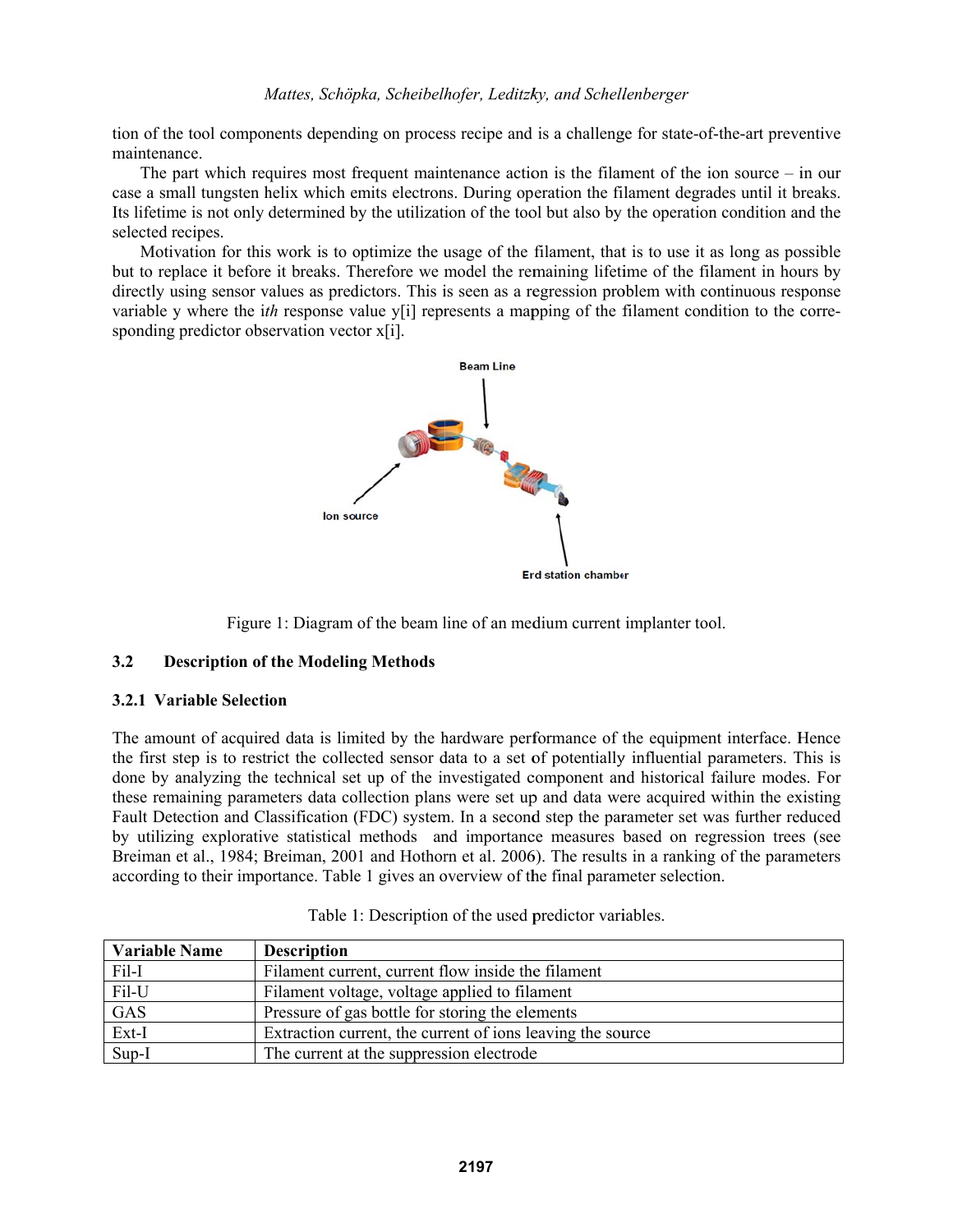## **3.2.2 Bayesian Networks with Soft Discretization**

## **3.2.2.1 Bayesian Networks Technique**

Due to the fact that all variables (predictors, response) are represented as "nodes", and all conditional dependencies between those variables/nodes are represented in (directed) arrows between the nodes, Bayesian Networks are often referred to as a graphical modeling method (Pearl 1988). So models can be set up in a graphical way, defining all nodes and arrows with respect to the real relationships between the predictor and response variables. After model learning, a probabilistic prediction can be made based on new data.

For the Predictive Maintenance system described here, a simple network structure was chosen with only few predictors (the first 4 selected variables from Table 1), and the remaining time to failure (TTF) as response variable (Figure 2). The model structure was determined manually utilizing expert knowledge of process and maintenance personnel. For modeling, MATLAB and a modified version of Kevin Murphy's BNT tool box (Murphy 2001) have been used.



Figure 2: Bayesian Network model for the prediction of the filament breakdown in the Bernas ion source of the implanter

## **3.2.2.2 Soft Discretization**

When using Bayesian Networks, the data usually has to be discretized. This enables the use of faster learning and inference algorithms. For discretization, the data space of a variable is divided into a finite number of states, typically 10 states for the case study presented in this paper. This causes a trade-off between accuracy and required computational power. Due to the fact that the model will not be able to make predictions for combinations of discrete input parameter states that were not explicitly learned, soft discretization was introduced (Ebert-Uphoff 2009).

During standard discretization, all data points are translated into discrete states. The model outcome will be a discrete probability distribution for the defined output node given a certain combination of states in the input nodes. Soft discretization enables to feed the model not only with discrete input data but with a probability distribution over all neighboring states to introduce probability already during learning. This eliminates the problem with combinations of input parameter values that have not been explicitly learned because all possible combinations already appeared, even with low probability. Therefore, soft discretization enables extrapolation of the model outcome and the handling of unknown tool conditions. Due to the same reason, the amount of training data needed for model learning can be greatly reduced by soft discretization.

In addition to the BNT toolbox, the soft discretization toolbox by Imme Ebert-Uphoff was used (Ebert-Uphoff 2009).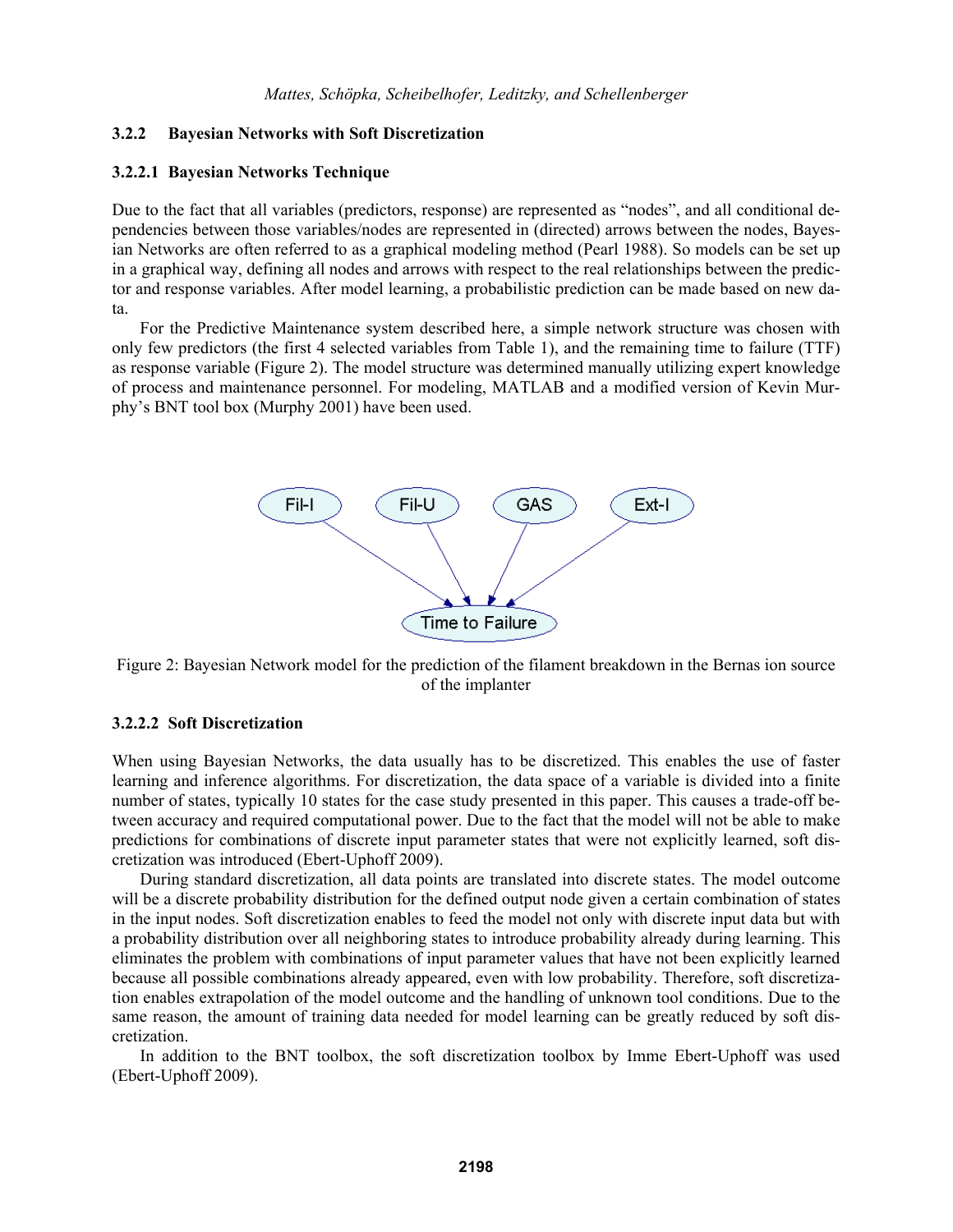## **3.2.2.3 Reconstruction of Continuous Response from Discrete Probabilistic Output**

The output of a Bayesian Network is a distribution over several discrete states. When the nature of the response variable is continuous, then the real signal has to be reconstructed from this. Different methods have been used and compared in this work:

### Most probable state reconstruction:

This is the most simple way of reconstruction. For every inference result from every instance in the test data, the state with the highest probability is chosen. These states are then replaced by values that best represent the chosen state in the continuous data space. For calculation of the representative values, all n=10 discretization bins have been divided into q=10 quantiles. As representative value for bin i, the i*th* quantile is chosen. The resulting values are then smoothed using exponential smoothing.

## Probability-weighted reconstruction:

For this method, the weighted sum over all representative values is calculated for reconstruction of a continuous value. As weights, the probability for every state from the probabilistic model output are used. The representative values are calculated as described for the most probable state method. Additionally, an exponentially smoothed version is tested in chapter 4.

#### Linear regression reconstruction

For this method, inference on the learn data is made. The resulting probabilities and the time to failure are used to learn a regression model that is then used for reconstruction utilizing the probabilistic predictions for new observations as input values for the regression model. Again, a smoothed and an unsmoothed version were used for the comparison in chapter 4.

## **3.2.3 Random Forest**

A Random Forest (RF) model (see Breiman 2001) for regression consists of an ensemble of regression tree models (CART models, see Breiman et al. 1984). Out of the initial set of given observations a RF model does not use all of these observations for constructing each tree but only a bootstrap sample (see Efron 1979). Additional randomness comes from using only a random sample of predictors for determining each split in each tree. With this, RF models aim to reduce the variance of CART's fitted values and to improve the prediction error. The method is also able to measure its own performance by using the observations not selected by the bootstrapping (out-of-bag or OOB samples) to test the model's predictive power and calculate error rates (OOB error).

The basic steps of the algorithm are the following (see Berk 2008):

Let the response be a continuous variable, n be the number of given observations and  $m_{try}$  be the number of predictors used for each split in each tree.

- 1. Draw a bootstrap sample of size n from the data (random sample drawn with replacement).
- 2. Take a random sample of size  $m_{try}$  without replacement of the predictors.
- 3. Construct the first regression tree partition of the data, i.e. the first split and repeat step 2 for each subsequent split in the tree. Do not prune.
- 4. Drop the OOB data down the tree and store the assigned value, i.e. the mean of the
- 5. Iterate the steps 1 to 4 a large number of times, e.g. 500.
- 6. Use only the predicted values assigned to each observation when that observation was an OOB observation (i.e. not used to build the tree) to calculate the MSE.

Aggregating the results of single tree models reduces variance and produces more stable models. Furthermore the method does not overfit due to the law of large numbers as is proved in (Breiman 2001). Un-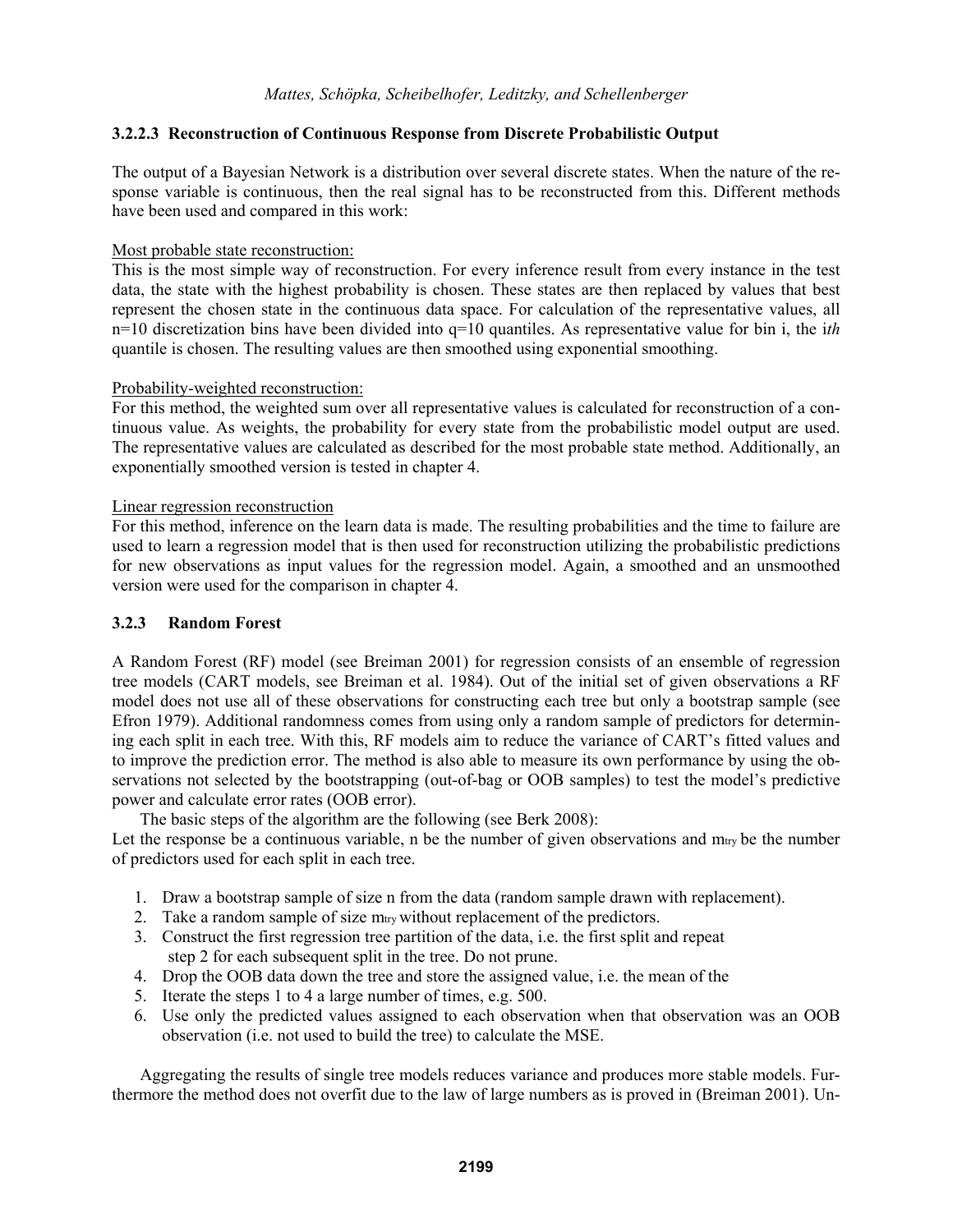like with CART there is no graphical model output to visualize results and variable importance ranking. Although there are several graphical methods that aim to compensate this drawback, the procedure remains a black box. By drawing a bootstrap sample of size n from the data, on average about one third of the samples are not used to build the corresponding tree as stated in (Breiman 2001). These OOB samples are used to test each tree and deliver an internal estimation of the test set error (see Breiman 2001 p. 11). On average each data point is among the out-of-bag sample around 36% of the time as mentioned in Liaw and Wiener (2002). Furthermore, the prediction error observed using OOB cases approaches the true prediction error as the number of trees goes to infinity.

For a detailed description of using RF for predictive failure detection on an implanter tool see Scheibelhofer (2011).

## **3.2.4 Linear Regression**

Linear Regression attempts to fit a linear model on the relation between the predictors and the target value by computing coefficients that minimize the sum of squared residuals on the learning data set. In the case of this paper the sensor values are directly used as predictors. Predictions are calculated as the sum of the multiplication of the coefficients with their associated predictor value and a constant term:  $P(X) = CX +$ C0. In this paper Linear Regression is mainly used as a simple reference method and for that reason no second-order or interaction terms are used.

## **3.3 Virtual Equipment Settings and Assessment Goals**

The input data used has been collected from the implanter over 8 filament failure cycles. It is split up by the Virtual Equipment into 60% learning data and 40% test data. The original order of the cycles is kept.

The PdM model variants used are:

- Bayesian Network with soft discretization and 3 different reconstruction methods both with and without smoothing of the results
- Random Forest
- Linear Regression without transformation of the predictors

The Linear regression and Bayesian Network models have been implemented in MATLAB while the Random Forest model is implemented in R (see R project website) and interfaced to the Virtual Equipment in MATLAB. The implementation of the linear regression uses the glmfit function of the MATLAB Statistics Toolbox.

Automated Studies are executed with noise on the sensor data ranging from the noise in the input data set in 15 steps up to additional noise with an amplitude of 15% of the input data value. The input variables chosen for the different PdM models are the same five predictors, with the exception of the Bayesian Network PdMs, which does not utilize Sup-I due to calculation time restrictions (the size of the conditional probability table and the time for its calculation increases exponentially with the number of directly connected nodes).

## **4 RESULTS AND DISCUSSION**

Linear Regression, Random Forest and 5 Bayesian Network PdMs with different reconstruction methods are run in a study in the Virtual Equipment with added noise ranging from 0% to 15%. The input fab data is altered with the added noise and then split into 60% learning data and 40% test data. All algorithms use the same data set for predictions and the result is then analyzed and compared to the actual time to fail in the input data (see Figure 3 for a comparison of the actual time to fail and two of the predictions). Figure 4 shows the root-mean-square error (RMSE) of the predictions on the learning data and the test data. Random Forest is shown to adapt the most to the learning data and does the best prediction on that but the performance on the test data set is considerably worse. Linear Regression actually performs worse on the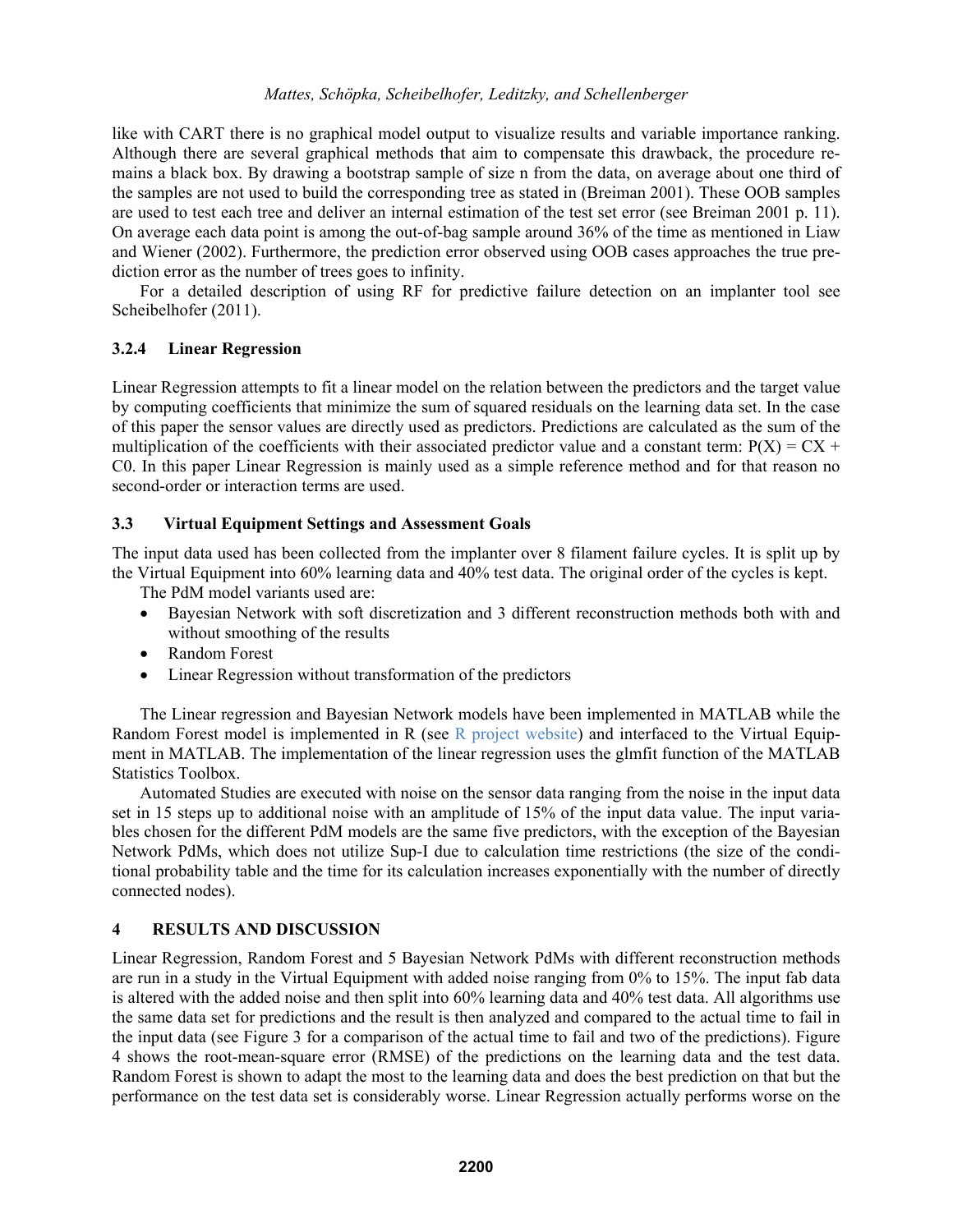learning data than the test data which is mostly because of a part in the learning data where it predicts negative time to fail which could be cut off to improve performance. The Bayesian Network variants use the same soft discretization and therefore the predicted probabilities are the same. The difference is in the way the probabilistic values are reconstructed into a non-probabilistic time to fail prediction and if the results are smoothed over time.



Figure 3: The predictions of two models over the filament failure cycles



Figure 4: Root-mean-square error of predictions on test and learning data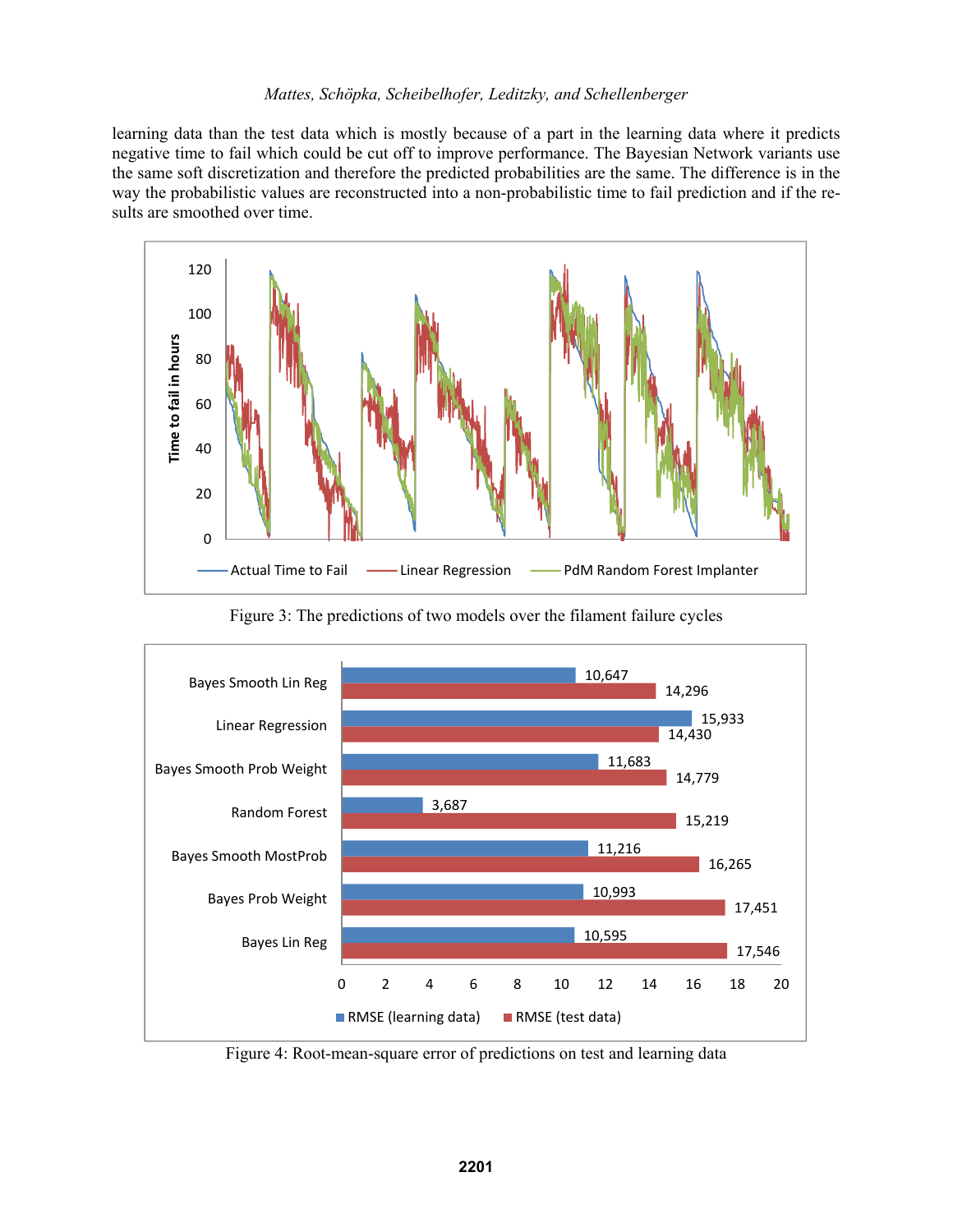Considering the difference between predictions and actual time to fail as a controlled statistical process, we can compute a process capability index that represents the capability of the models to make predictions that are within given limits. Figure 5 shows the Cpk of the predictions considering a lower limit of 10 below the actual time to fail and an upper limit of 10 above the time to fail. Only Random Forest on the learning data keeps well within the limit and reaches a significant Cpk value. Considering the prediction as a statistical process there is a high chance that it predicts with an accuracy within the limit. Linear Regression scores best as it has a similar performance over the entire filament failure cycle.

Figure 6 evaluates that by splitting up the cycles in four parts. The important predictions are not those near the start of the cycle when the next maintenance is far away but instead the predictions that are made shortly before fail. The Bayesian Networks without smoothing after reconstruction and the Random Forest algorithm make far more accurate predictions near the end of the cycle than at the start.

The reason for this behavior is that Random Forests and Bayesian Networks are classification methods, while linear regression models allow extrapolation and therefore use all learning data to extrapolate the outcome near the breakdown. Classification methods rely much more on the learned failure conditions. Due to the fact that the behavior near the breakdown seems to change physically (the root cause for this is yet undiscovered), both classification methods show better results near the breakdown (Figure 6).

Another reason for linear regression showing relatively good performance in this case study is the strong linear relationship between the remaining filament lifetime hours and the most important predictor FIL-I.



Figure 5: Cpk value (limits:  $-10/10$ ) of the predictions on test and learning data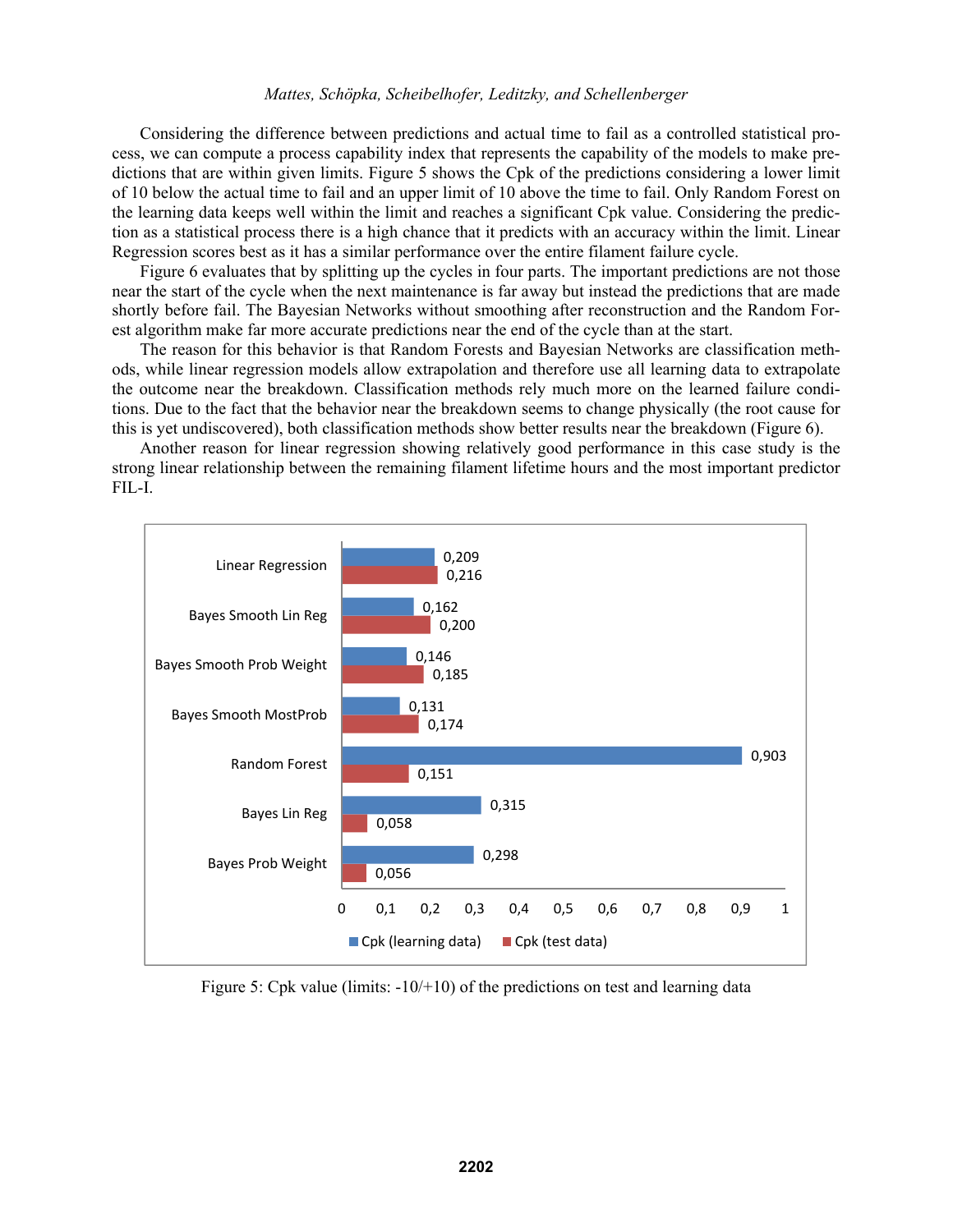

Figure 6: RMSE of the predictions in the different parts of the filament failure cycle

Figure 7 and 8 show the effect of noise on the performance of the models. Note that there is only one run per noise level so a certain amount of variance in the prediction quality is to be expected. The Bayesian Network models with smoothing tend to perform better at higher noise levels as the probabilistic approach is not as susceptible to noise. Through soft discretization during model learning, small deviations are also considered already during model learning, which makes their better performance under noisy conditions reasonable.



Figure 7: RMSE of the prediction depending on added input noise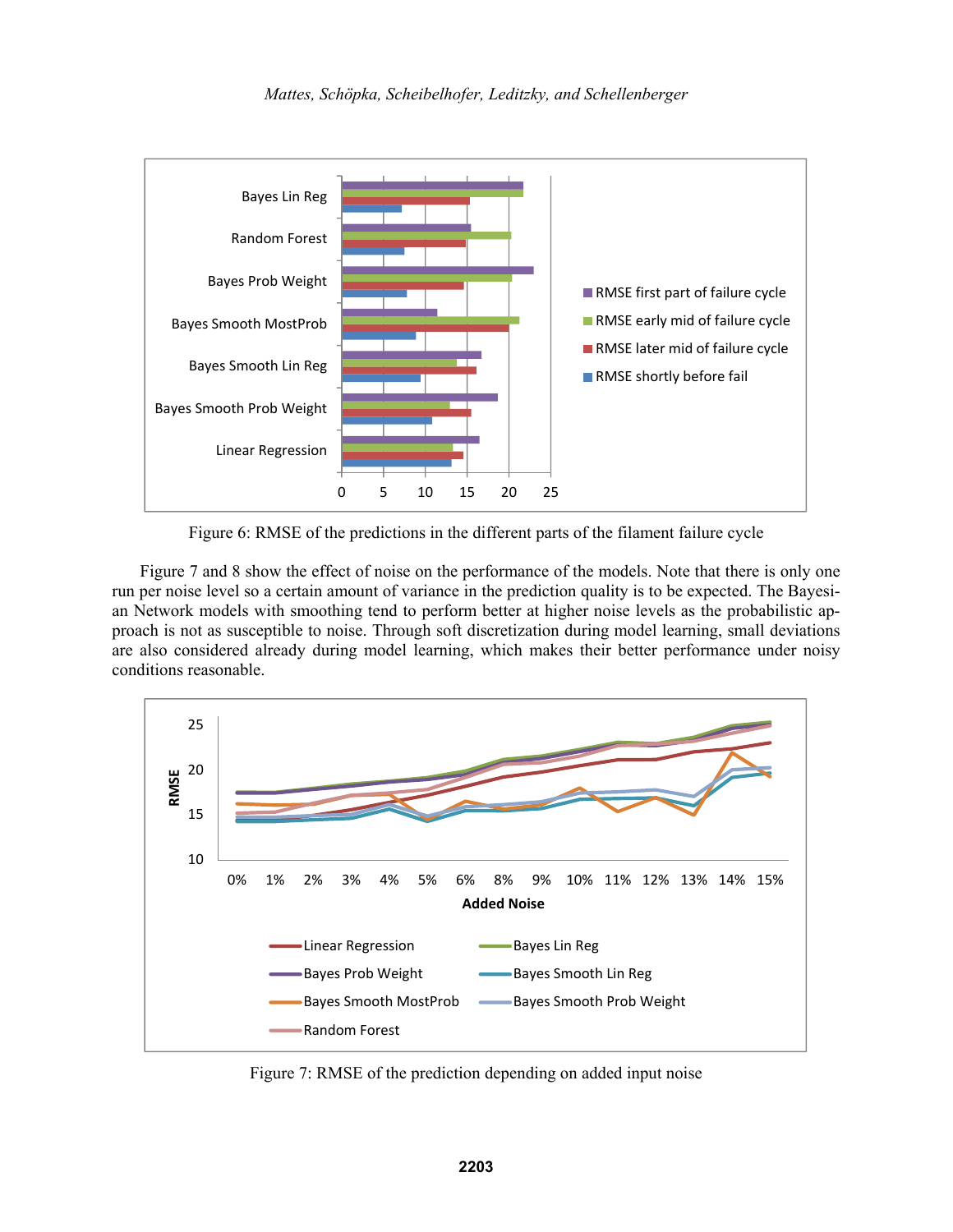

*Mattes, Schöpka, Scheibelhofer, Leditzky, and Schellenberger* 

Figure 8: RMSE shortly before fail depending on added input noise

# **5 SUMMARY AND CONCLUSION**

This paper demonstrates the viability of the Virtual Equipment for comparing different PdM models before their integration in the fab. The automated studies evaluate both the accuracy of the predictions in different parts of the failure cycle as well as their sensitivity to noise.

Main results of the application of the Virtual Equipment on three different PdM model types are:

- while Random Forest fits very well on the learning data, its performance on the test data is average
- the Linear Regression reconstruction variant of Bayesian Network PdM showed the best performance shortly before filament failure on the test data
- relying on the most probable state for the Bayesian Network PdM reconstruction is resistant to noise
- Linear Regression works well seen over the whole failure cycle but it is not that good near the end of the cycle

Future work will include:

- Interfacing of more prediction algorithms to the Virtual Equipment
- Extension of the automated study possibilities, e.g. repeatability studies (adding different noise of the same amplitude or assembling the learning/test data in different ways and evaluating the variance of the predictions)
- Application of the Virtual Equipment to further test cases
- Evaluation of the Virtual Equipment on other control applications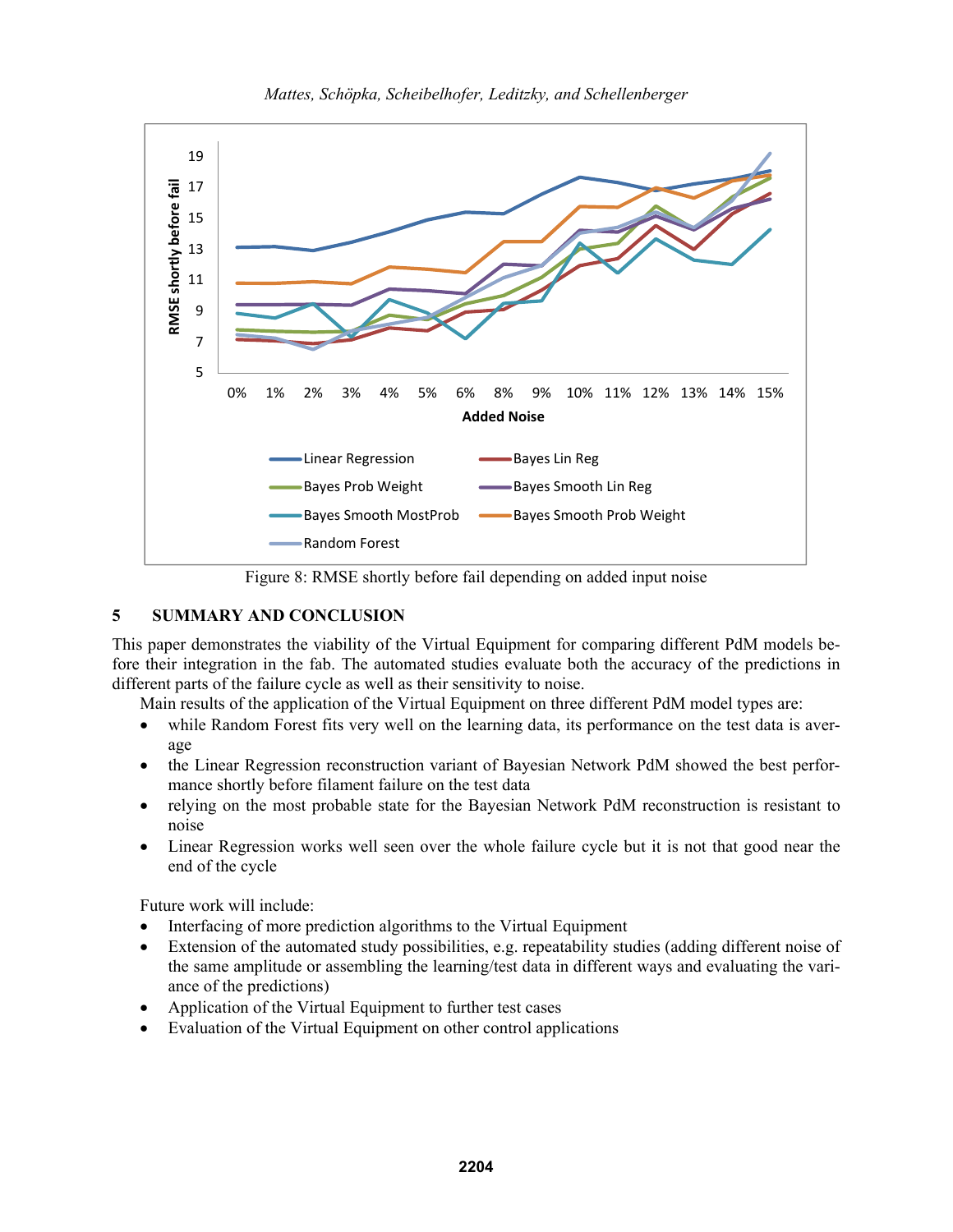## **ACKNOWLEDGMENTS**

This work was done within the IMPROVE project (ENIAC ID 12005). Funding by the German "Bundesministerium für Bildung und Forschung", the "Österreichische Forschungsförderungsgesellschaft mbH" and the EU is gratefully acknowledged.

## **REFERENCES**

Berk R.A. 2008. *Statistical Learning from a Regression Perspective*. Springer, New York.

- Breiman L., J.H. Friedman, R.A. Olshen, C.J. Stone. 1984. *Classification and Regression Trees*. Wadsworth, California.
- Breiman, L. 1996. "Bagging predictors". *Machine Learning* 24:123-140.
- Breiman L. 2001. "Random forests". *Machine Learning* 45(1):5-32.
- Ebert-Uphoff, I. 2009. "A Probability-Based Approach to Soft Discretization for Bayesian Networks." Research Report GT-ME-2009-002.
- Efron B. 1979. "Bootstrap methods: another look at the jackknife." *The Annals of Statistics* 7(1):1-26.
- Hothorn T., K. Hornik, A. Zeileis. 2006. "Unbiased recursive partitioning: a conditional inference framework." *Journal of Computational and Graphical Statistics*, 15(3), 651-674.
- Liaw A., M. Wiener. 2002. "Classification and Regression by randomForest." Technical report, R News.
- Liu, Y..2008. "Predictive modeling for intelligent maintenance in complex semiconductor manufacturing processes." PhD thesis, University of Michigan,USA.
- Mattes A., M. Koitzsch, D. Lewke, M. Müller-Zell, M. Schellenberger. 2011. "A virtual equipment as a test bench for evaluating virtual metrology algorithms." In *Proceedings of the 2011 Winter Simulation Conference*, Edited by Sain S., Creasey R.R., Himmelspach J., White, K.P., Fu M.: 1888-1897. Piscataway, New Jersey: Institute of Electrical and Electronics Engineers, Inc.
- Murphy K.P. 2001. "The Bayes Net Toolbox for Matlab." In *Computing Science and Statistics*.
- Pearl J. 1988. *Probabilistic Reasoning in Intelligent Systems: Networks of Plausible Inference (2nd Ed.).* Morgan Kaufmann.
- R Development Core Team. 2011. "R: A language and environment for statistical computing. R Foundation for Statistical Computing". Vienna, Austria. ISBN 3-900051-07-0. http://www.R-project.org/.
- Ryssel H., I. Ruge. 1978. *Ionenimplantation*. Teubner, Stuttgart.
- Schirru H. A., S. Pampuri, G. De Nicolao. 2010. "Particle filtering of hidden gamma processes for robust Predictive Maintenance in Semiconductor Manufacturing." *6th IEEE Conference on Automation Science and Engineering*. 57-62, Toronto.

Scheibelhofer P. 2011. "Tree-based methods for predictive failure detection in semiconductor Fabrication*.*" Master thesis, Institute of Statistics, Graz University of Technology.

- G.A. Susto, A. Beghi, C. De Luca. 2011. "A Predictive Maintenance System for Silicon Epitaxial Deposition." *7th IEEE Conference on Automation Science and Engineering*. Trieste.
- Vachtsevanos G., F.L. Lewis, M. Roemer, A. Hess, B. Wu. 2006. *Intelligent Fault Diagnosis and Prognosis for Engineering Systems*. Wiley, New Jersey.

Wolf S. 2003. *Microchip Manufacturing*. Lattice Press.

## **AUTHOR BIOGRAPHIES**

**ANDREAS MATTES** is a research scientist at Fraunhofer IISB. He holds a M.S. (Dipl.-Inf.) in computer science from the University of Stuttgart and joined Fraunhofer IISB in 2007. Andreas Mattes is working on the topic of equipment and process simulations for semiconductor manufacturing equipment. His email address is andreas.mattes@iisb.fraunhofer.de.